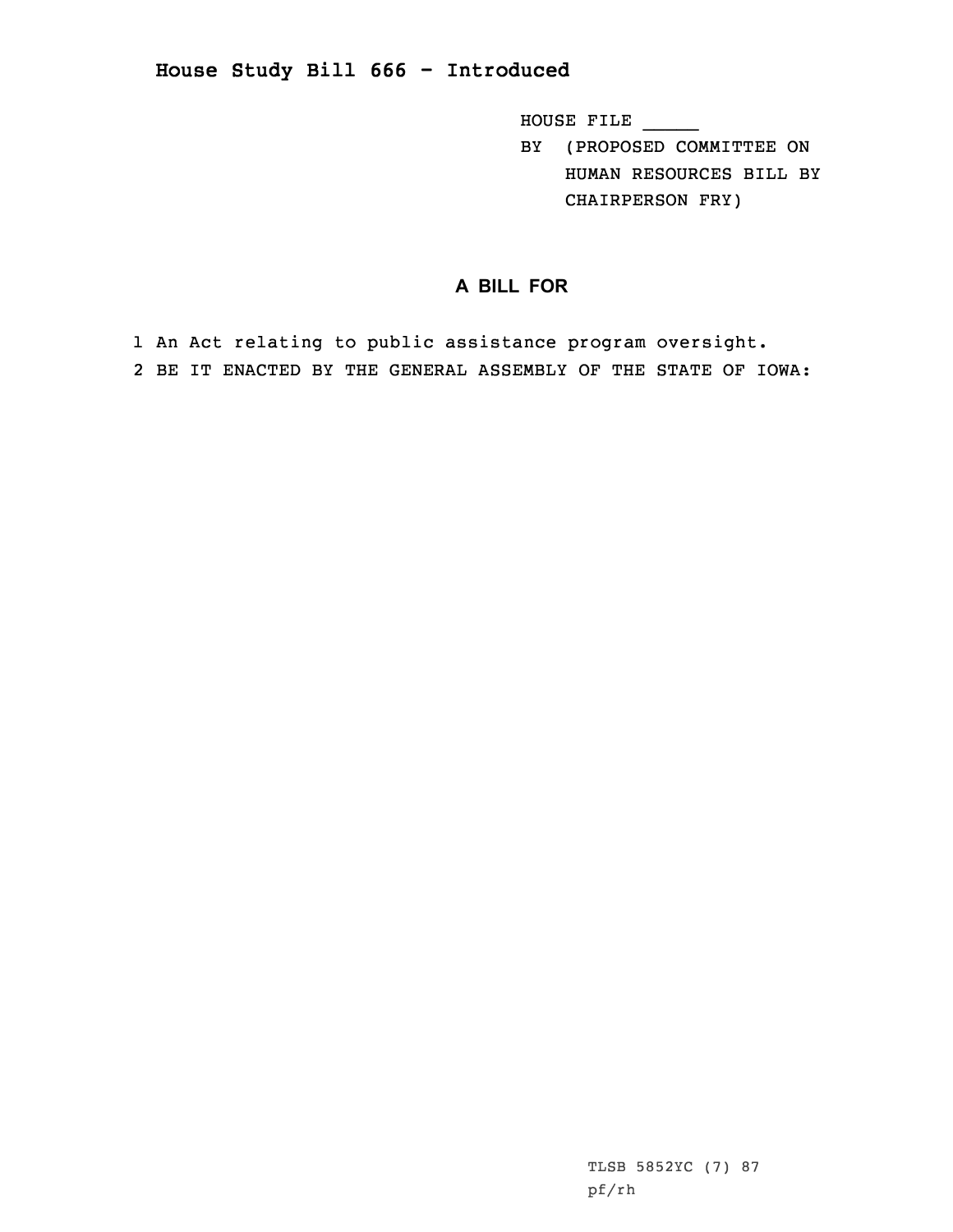1Section 1. PUBLIC ASSISTANCE PROGRAMS - VERIFICATION OF 2 APPLICANT ELIGIBILITY.

 1. The department of human services shall implement an eligibility verification system for public assistance programs to verify the eligibility of an individual who is an applicant for any such program. The information to be verified and sources to be examined for each individual shall include but are not limited to all of the following:

9 a. Earned and unearned income.

10 b. Employment status and changes in employment.

11c. Immigration status.

12 d. Residency status, including <sup>a</sup> nationwide best-address 13 source to verify that individuals are residents of the state. 14 e. Enrollment status in other state-administered public 15 assistance programs.

16 f. Incarceration status.

17 g. Death records.

18 h. Enrollment status in public assistance programs outside 19 of this state.

20 i. Records of any potential identity fraud or identity 21 theft.

22 2. The department of human services shall enter into <sup>a</sup> memorandum of understanding with any department, division, bureau, section, unit, or any other subunit of <sup>a</sup> department, as necessary, to obtain the information specified in subsection 1. 3. The department may contract with <sup>a</sup> third-party vendor to provide the information specified in subsection 1. Any such contract shall include <sup>a</sup> provision that ensures that annualized savings to the state exceed the contract's total annual cost to the state.

 4. Nothing in this section shall preclude the department of human services from receiving, reviewing, or verifying additional information related to the eligibility of an individual not specified in this section or from contracting with <sup>a</sup> third-party vendor to provide additional information not

 $-1-$ 

LSB 5852YC (7) 87 pf/rh 1/10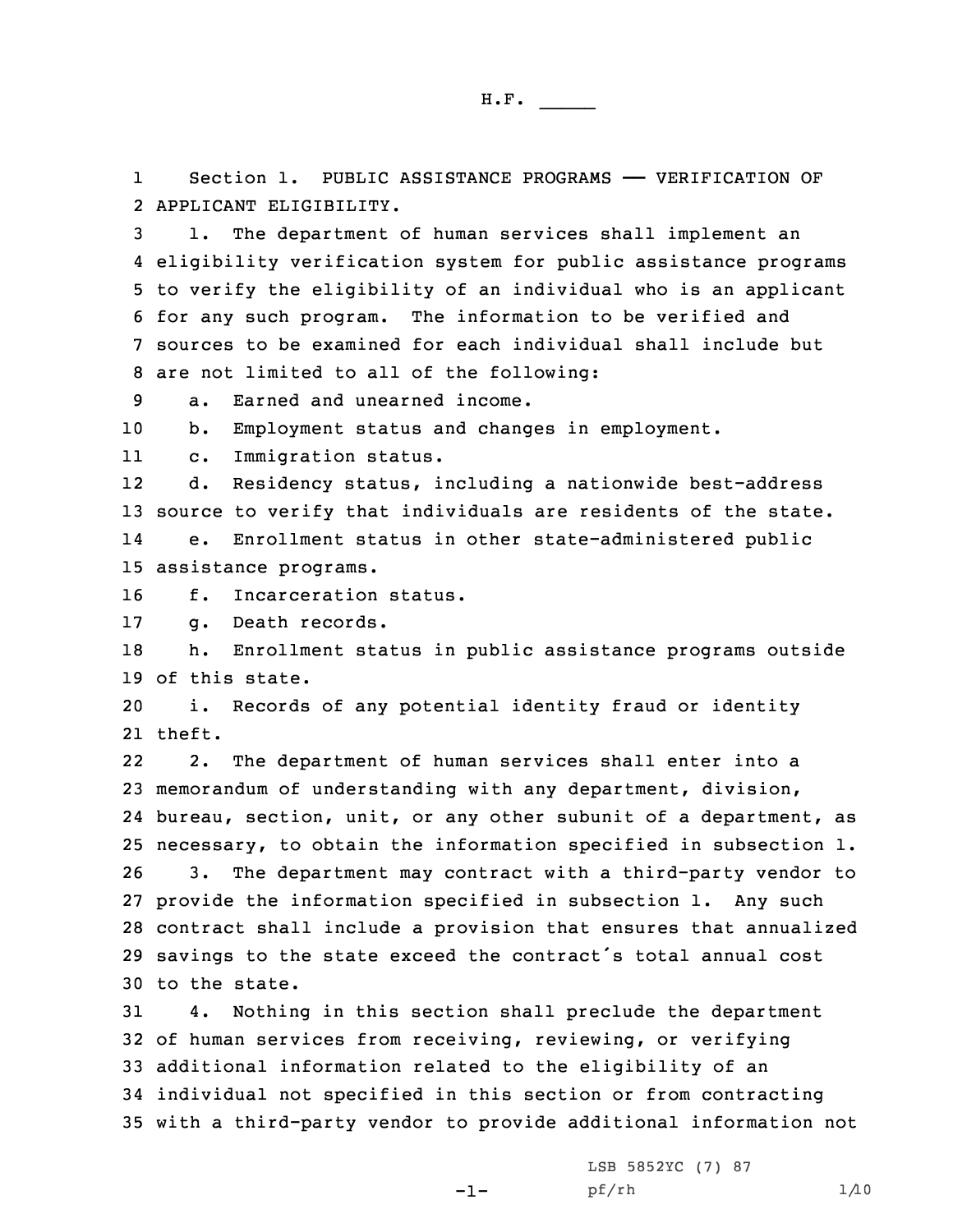1 specified in this section.

2 5. For the purposes of this section, "public assistance <sup>3</sup> program" shall include but is not limited to the Medicaid 4 program, the family investment program (FIP), and the 5 supplemental nutrition assistance program (SNAP).

6 Sec. 2. PUBLIC ASSISTANCE PROGRAMS —— REAL-TIME ELIGIBILITY 7 MONITORING.

 1. At least quarterly, the department of human services shall obtain and review all of the following information and sources to determine ongoing eligibility of an enrollee in <sup>a</sup> public assistance program:

12a. Earned and unearned income.

13 b. Employment status and changes in employment.

14c. Residency status.

15 d. Enrollment status in other state-administered public 16 assistance programs.

17 e. Financial resources.

18 f. Incarceration status.

19 g. Death records.

20 h. Lottery winnings.

21 i. Enrollment status in public assistance programs outside 22 of the state.

 2. The department of human services shall enter into <sup>a</sup> memorandum of understanding with any department, division, bureau, section, unit, or any other subunit of <sup>a</sup> department to obtain the information specified in subsection 1.

 3. The department may contract with <sup>a</sup> third-party vendor to provide the information specified in subsection 1. Any such contract shall include <sup>a</sup> provision that ensures that any annualized savings to the state exceed the contract's total annual cost to the state.

 4. The department shall explore opportunities to join existing multistate collaborations to identify individuals who are also enrolled in public assistance programs outside of the state, including the national accuracy clearinghouse.

 $-2-$ 

LSB 5852YC (7) 87 pf/rh 2/10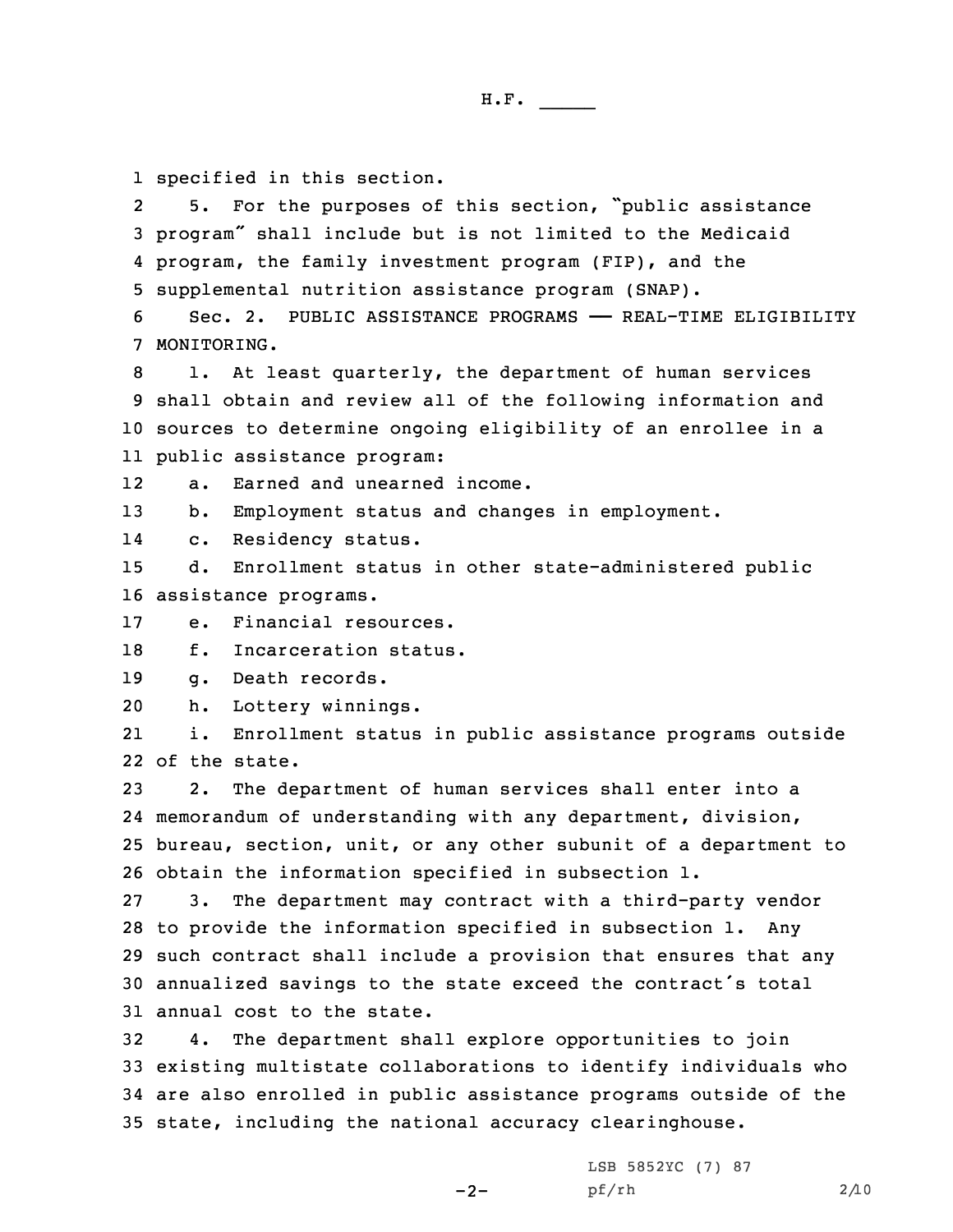1 5. Nothing in this section shall preclude the department of human services from receiving or reviewing additional information related to the eligibility of an individual not specified in this section or from contracting with <sup>a</sup> third-party vendor to provide additional information not specified in this section.

 6. If the department receives information about an enrollee in <sup>a</sup> public assistance program that indicates <sup>a</sup> potential change or discrepancy in circumstances that may affect the individual's eligibility for that public assistance program, the department shall review the individual's circumstances and respond appropriately, as follows:

 a. If the review does not result in the department confirming any discrepancy or change in an individual's circumstances that may affect eligibility, the department shall take no further action.

 b. If the review results in the department finding <sup>a</sup> potential discrepancy or change in the individual's circumstances that may affect eligibility, the department shall promptly notify the individual.

21 (1) The department shall provide written notice to the enrollee, which shall describe in sufficient detail the circumstances of the potential discrepancy or change, the manner in which the enrollee may respond, and the consequences of failing to take action. However, <sup>a</sup> self-declaration of an enrollee alone shall not be accepted as verification to refute the information.

 (2) The enrollee shall have ten business days, or the minimum required by federal or state law, to respond to the department in writing, to provide information to refute and resolve the potential discrepancy or change. After receiving the enrollee's written response, the department may request additional documentation if the department determines that the documentation is inadequate or that <sup>a</sup> risk of fraud or misrepresentation exists. <sup>A</sup> self-declaration of an enrollee

 $-3-$ 

LSB 5852YC (7) 87 pf/rh 3/10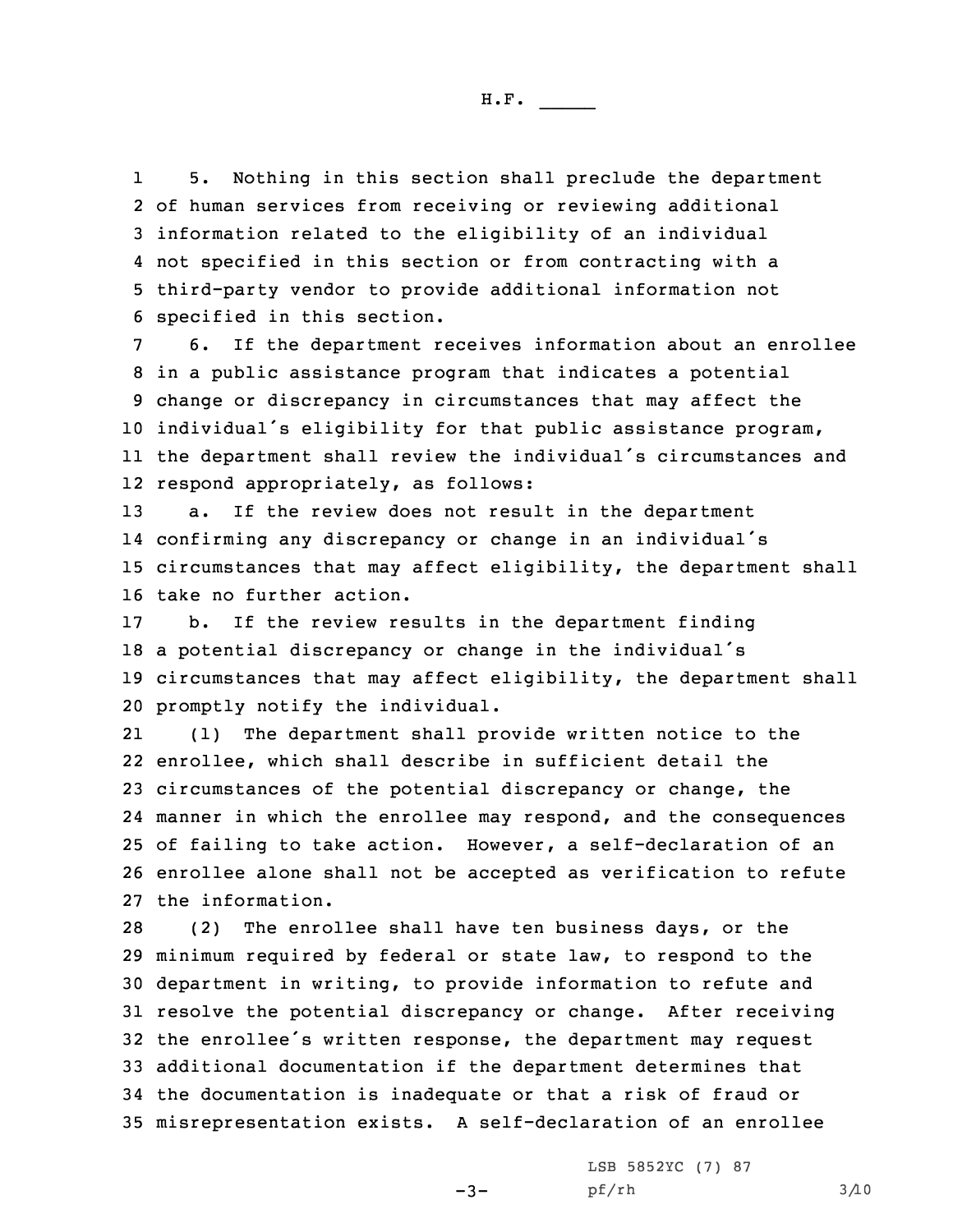refuting the information shall not, alone, constitute <sup>a</sup> refutation of the potential discrepancy or change. (3) If the enrollee does not respond to the written notice in <sup>a</sup> timely manner, the department shall provide notice to terminate the individual's enrollment, based upon the individual's failure to cooperate, and shall terminate the individual's enrollment in any applicable public assistance program. The individual's eligibility shall not be reestablished until the discrepancy or change is resolved. (4) If the enrollee responds to the written notice in <sup>a</sup> timely manner and disagrees with the findings, the department shall reevaluate the enrollee's situation. If the department determines through the reevaluation that the information upon which the discrepancy or change was based is in error, the department shall take immediate action to correct the error and no further action on the enrollee's eligibility status shall be taken. If the department affirms through the reevaluation that <sup>a</sup> discrepancy or change exists, the department shall determine the effect on the enrollee's eligibility and take appropriate action. Written notice of the results of the department's reevaluation and the actions to be taken shall be provided to the individual.

 (5) If the enrollee responds to the written notice in <sup>a</sup> timely manner and agrees with the findings, the department shall determine the effect on the enrollee's circumstances and take appropriate action. Written notice of the actions to be taken by the department shall be provided to the individual. 7. For the purposes of this section, "public assistance program" shall include but is not limited to Medicaid, the family investment program (FIP), and the supplemental nutrition assistance program (SNAP).

32 Sec. 3. SUPPLEMENTAL NUTRITION ASSISTANCE PROGRAM —— 33 RESOURCE LIMITATIONS —— CHILD SUPPORT COOPERATION AS A 34 CONDITION OF ELIGIBILITY —— WORK REQUIREMENTS.

35 1. The department of human services shall not establish

 $-4-$ 

LSB 5852YC (7) 87 pf/rh 4/10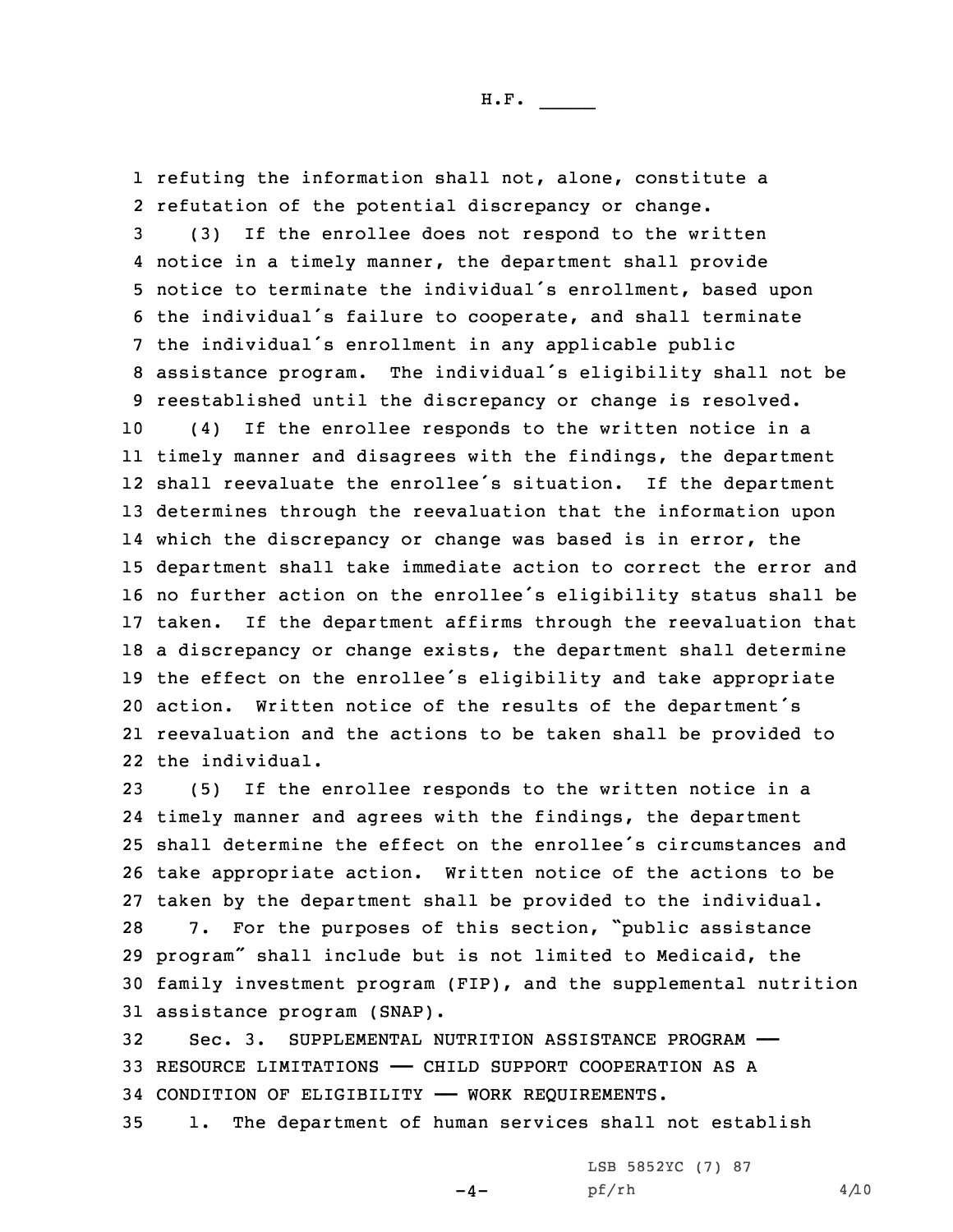resource limits for the supplemental nutrition assistance program (SNAP) that exceed the resource limitations specified in 7 U.S.C. §2014(g)(1), unless specifically required under federal law. Additionally, categorical eligibility shall not exempt households from these resource limits for any noncash, in-kind, or other benefit, unless expressly required by federal 7 law.

 2. The department of human services shall require, as <sup>a</sup> condition of eligibility for SNAP, that an individual cooperate with the child support recovery unit in establishing and enforcing <sup>a</sup> child support order pursuant to 7 C.F.R. §273.11(o) 12 and (p).

 3. a. The department of human services shall not seek, apply for, accept, or renew any waiver of the work requirements applicable to an individual to be eligible for SNAP pursuant to 7 U.S.C. §2015(o).

 b. The department of human services shall assign an individual who is subject to the work requirements specified in 7 U.S.C. §2015(d)(1), but who is exempt from the work requirements pursuant to 7 U.S.C. §2015(o), to participate in an employment and training program established pursuant to 7 U.S.C. §2015(d)(4).

23 Sec. 4. WORK REQUIREMENTS —— MEDICAID PROGRAM.

24 1. The department of human services shall require that, 25 unless an individual is exempt pursuant to subsection 2, as <sup>a</sup> 26 condition of eligibility for Medicaid, <sup>a</sup> recipient shall do one 27 of the following:

28 a. Work twenty hours or more per week, averaged on <sup>a</sup> monthly 29 basis.

30 b. Participate in and comply with the requirements of <sup>a</sup> work 31 program for twenty hours or more per week, as determined by the 32 department.

33 c. Volunteer twenty hours or more per week, as determined 34 by the department.

-5-

35 d. Meet <sup>a</sup> combination of work and work program participation

LSB 5852YC (7) 87  $pf/rh$  5/10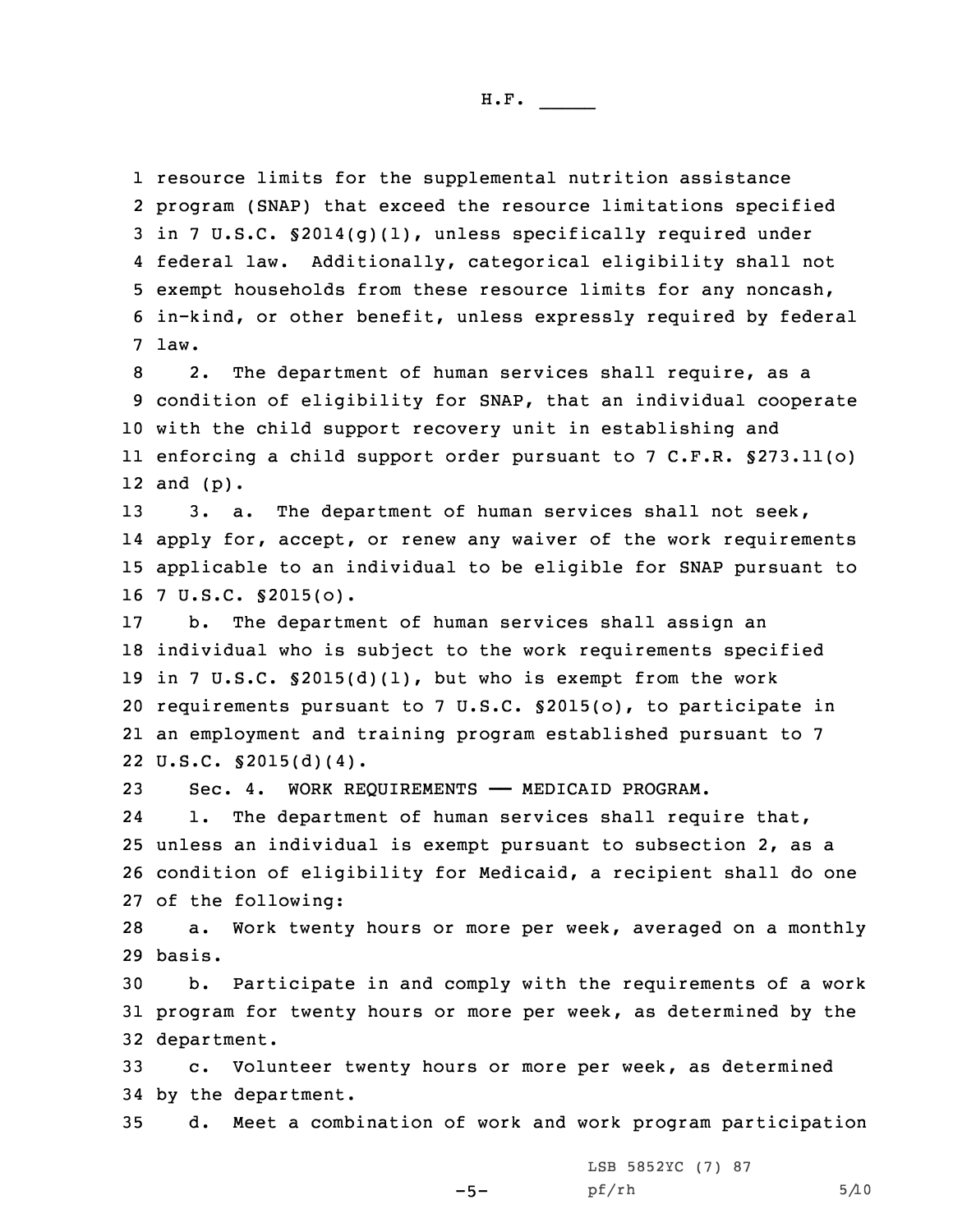1 requirements for <sup>a</sup> total of twenty hours or more per week, as 2 determined by the department.

3 e. Participate in and comply with the PROMISE JOBS program 4 pursuant to chapter 239B.

5 2. The following individuals shall be exempt from the 6 requirements specified in subsection 1:

7 a. An individual under the age of nineteen.

8 b. An individual over the age of sixty-four.

9 c. An individual medically certified as physically or 10 mentally unfit for employment.

11d. An individual who is pregnant.

12 e. <sup>A</sup> parent or caretaker responsible for the care of <sup>a</sup> 13 dependent child under one year of age.

14 f. <sup>A</sup> parent or caretaker personally providing the care for <sup>a</sup> 15 dependent child with <sup>a</sup> serious medical condition or disability, 16 as determined by the department.

17 g. An individual receiving unemployment compensation and 18 complying with work requirements of the federal or state 19 unemployment compensation system.

20 h. An individual participating in <sup>a</sup> drug or alcohol 21 treatment and rehabilitation program.

22 Sec. 5. REPORTING OF FRAUD. If, through the department's activities under this Act, the department discovers potential fraudulent activity, the department shall report its findings and any supportive information to the office of the attorney general for review.

27 Sec. 6. ADMINISTRATION —— REPORTING.

28 1. The department of human services shall adopt rules 29 pursuant to chapter 17A to administer this Act.

 2. The department shall submit <sup>a</sup> report to the governor and the general assembly by January 15, 2019, and by January 15 annually thereafter, detailing the impact of verification of applicant eligibility for public assistance programs and real-time eligibility monitoring of recipients of public assistance programs as provided in this Act. The initial

-6-

LSB 5852YC (7) 87 pf/rh 6/10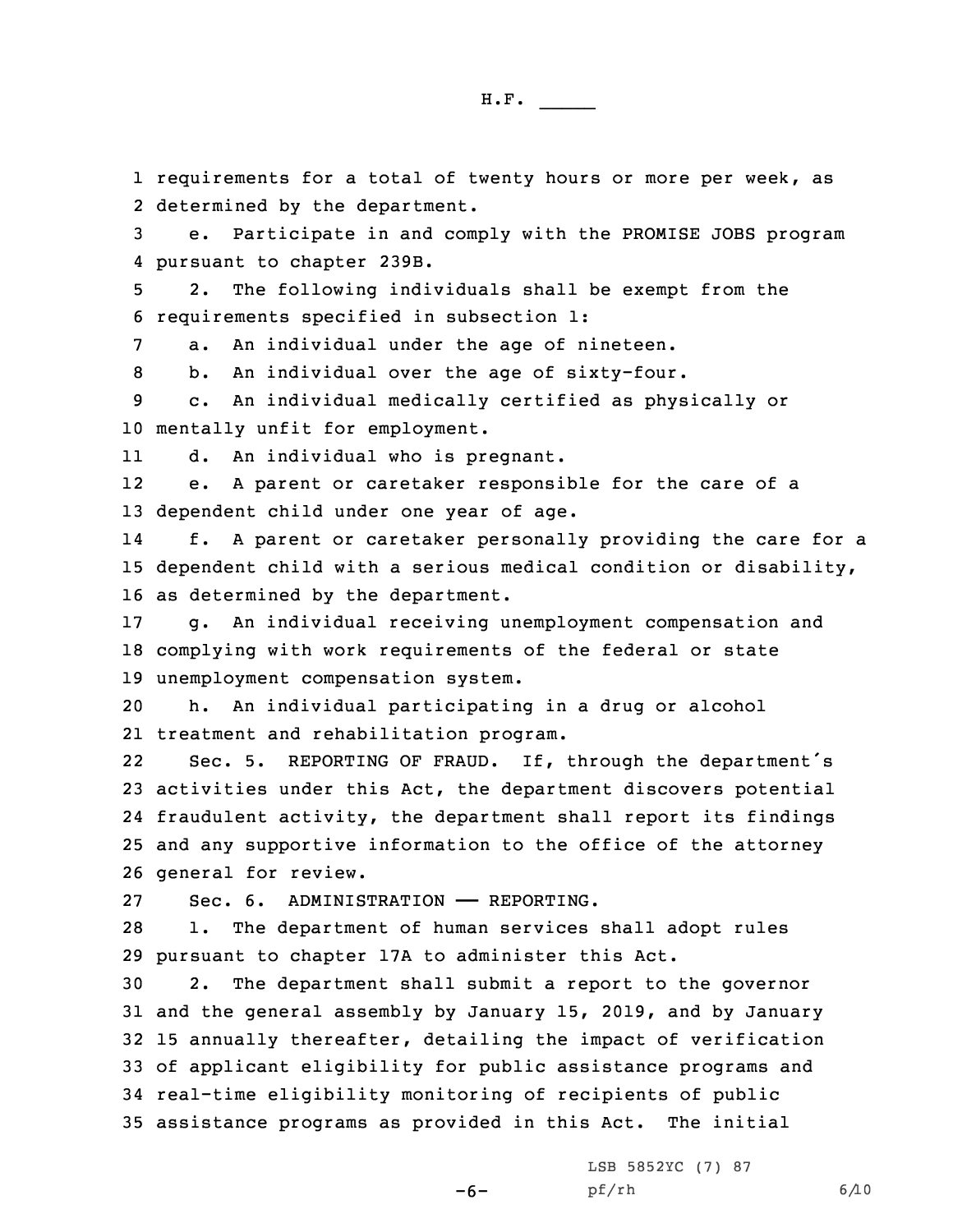report shall provide information for the period beginning July 1, 2018, and ending December 31, 2018. The reports shall include the number of cases reviewed, the number of cases 4 closed, the number of fraud investigation referrals made, and the amount of savings and cost avoidance realized from the provisions of the Act.

 3. The department of human services shall submit, to the centers for Medicare and Medicaid services (CMS) of the United States department of health and human services any Medicaid state plan amendment or waiver request necessary to administer this Act.

12Sec. 7. IMPLEMENTATION.

13 1. The provisions of this Act requiring approval of <sup>a</sup> 14 Medicaid state plan amendment or waiver shall be implemented 15 upon receipt of such federal approval.

16 2. The provisions of this Act not requiring approval of <sup>a</sup> 17 Medicaid state plan amendment or waiver shall be implemented 18 on January 1, 2019.

## 19 EXPLANATION

20 **The inclusion of this explanation does not constitute agreement with** 21**the explanation's substance by the members of the general assembly.**

22 This bill relates to public assistance program oversight. For purposes of the bill, "public assistance program" includes but is not limited to the Medicaid program, the family investment program (FIP), and the supplemental nutrition assistance program (SNAP).

 The bill provides for verification of <sup>a</sup> public assistance program applicant's eligibility. The department of human services (DHS) is required to implement an eligibility verification system for public assistance programs to verify the eligibility of an individual who is an applicant for any such program. The bill specifies the information to be verified; requires DHS to enter into <sup>a</sup> memorandum of understanding with any department or subunit of <sup>a</sup> department, as necessary, to obtain the information specified; and

-7-

LSB 5852YC (7) 87 pf/rh 7/10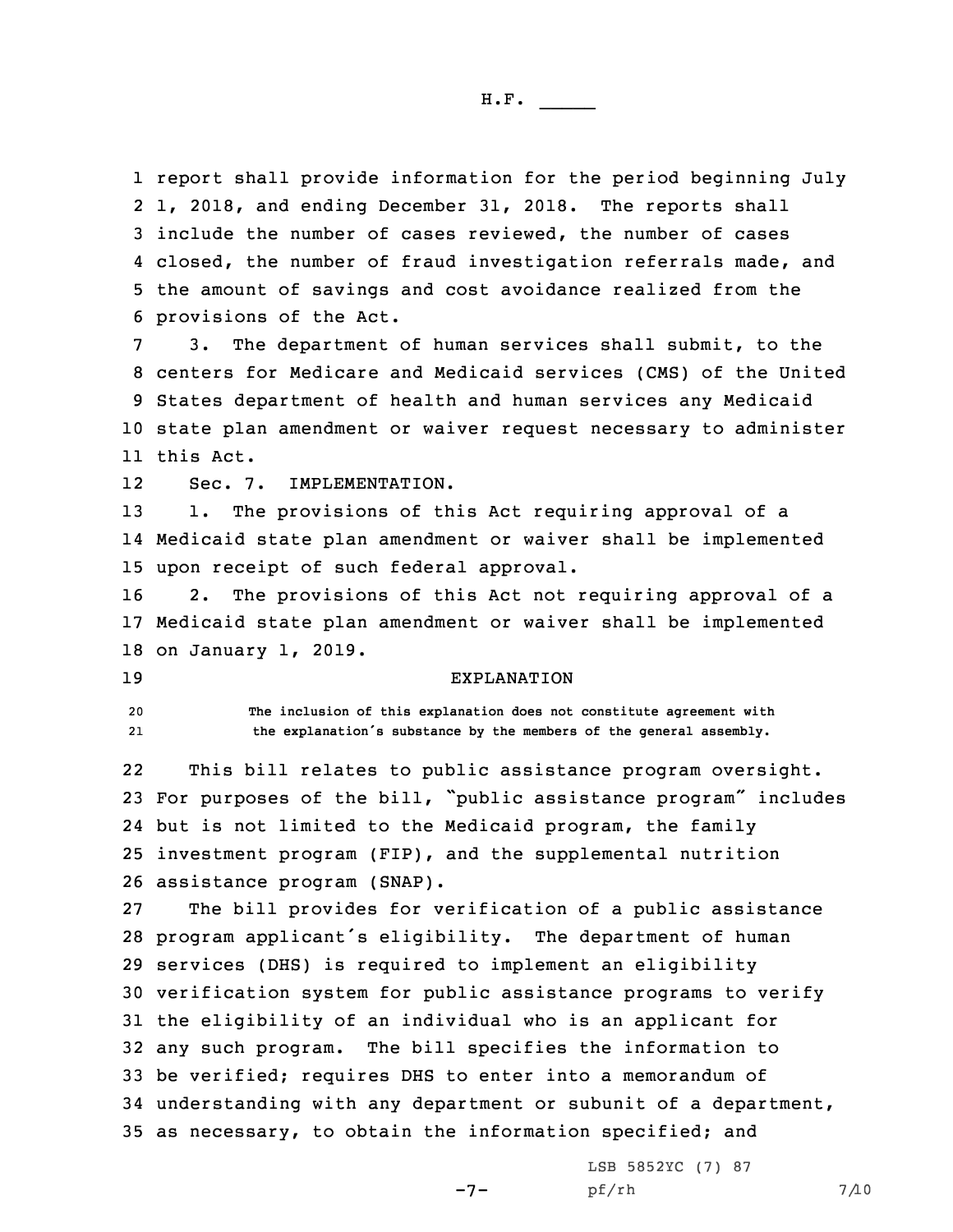authorizes DHS to contract with <sup>a</sup> third-party vendor to provide the information specified, subject to <sup>a</sup> provision in the contract that ensures that annualized savings to the state exceed the contract's total annual cost to the state. The bill does not preclude DHS from receiving, reviewing, or verifying additional information related to the eligibility of an individual not specified in the bill or from contracting with <sup>a</sup> third-party vendor to provide additional information not specified in the bill.

 The bill provides for real-time monitoring of the eligibility of public assistance program enrollees. The bill requires DHS, as least quarterly, to obtain and review specified information to determine ongoing eligibility of an individual enrolled in <sup>a</sup> public assistance program. The bill requires DHS to enter into memoranda of understanding with any department or subunit of <sup>a</sup> department, as necessary, to obtain the information specified; authorizes DHS to contract with <sup>a</sup> third-party vendor to provide the information specified, subject to <sup>a</sup> provision in the contract that ensures that annualized savings to the state exceed the contract's total annual cost to the state; and requires DHS to explore opportunities to join existing multistate collaborations to identify individuals who are also enrolled in public assistance programs outside of the state, including the national accuracy clearinghouse. The bill does not preclude DHS from receiving or reviewing additional information related to the eligibility of an individual not specified in the bill or from contracting with <sup>a</sup> third-party vendor to provide additional information not specified in the bill.

 The bill provides that if DHS receives information about an individual enrolled in <sup>a</sup> public assistance program that indicates <sup>a</sup> potential change or discrepancy in circumstances that may affect the enrollee's eligibility for that public assistance program, DHS shall review the enrollee's circumstances and respond appropriately. The bill delineates

-8-

LSB 5852YC (7) 87 pf/rh 8/10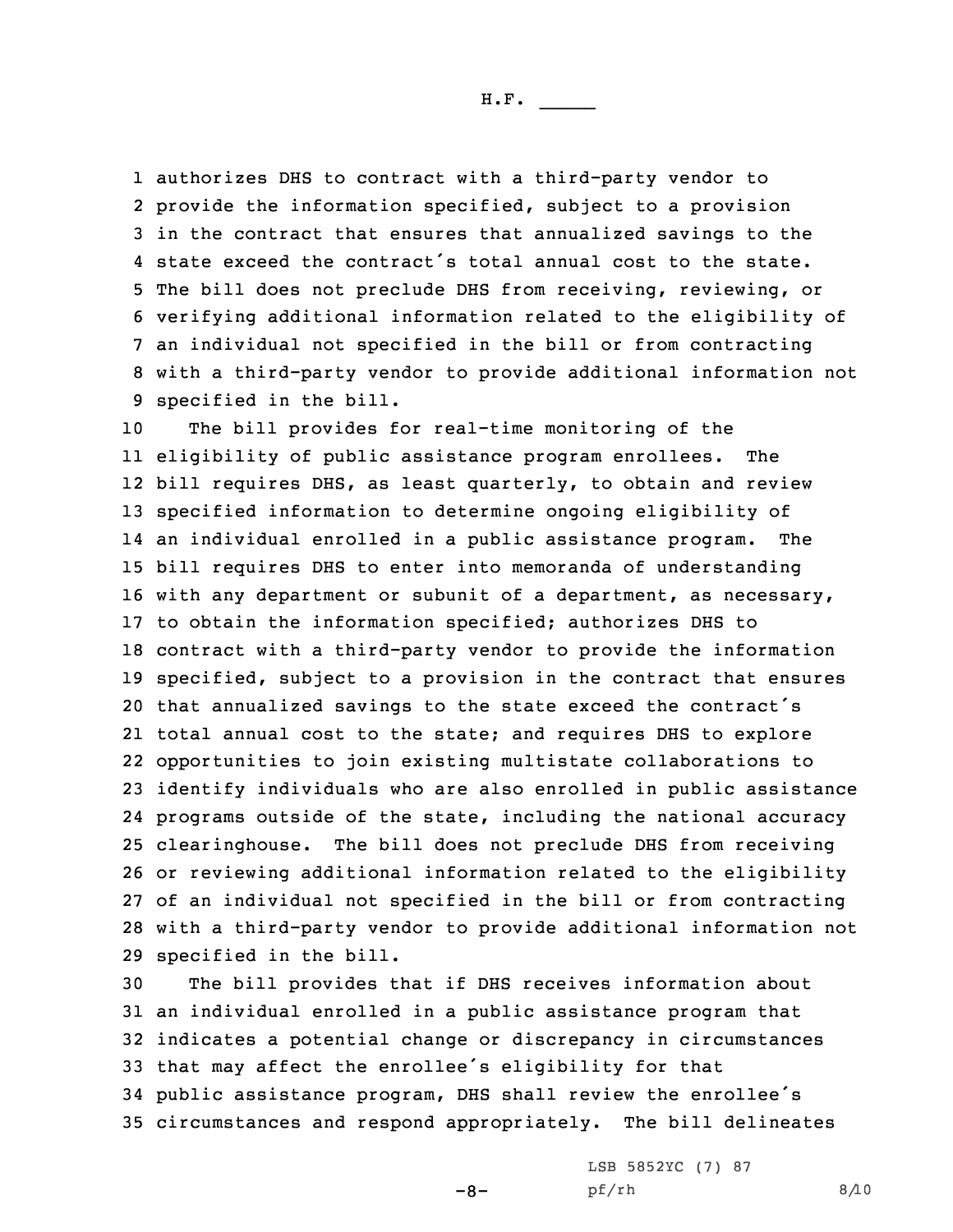1 the appropriate response based upon the response of the 2 enrollee following notice.

 The bill prohibits DHS from establishing resource limits for the supplemental nutrition assistance program (SNAP) that exceed the resource limitations specified in federal law, unless specifically required under federal law. Additionally, the bill provides that categorical eligibility shall not exempt households from these resource limits for any noncash, in-kind, or other benefit, unless expressly required by federal law.

 The bill requires DHS to require, as <sup>a</sup> condition of eligibility for SNAP, that an individual cooperate with the child support recovery unit in establishing and enforcing <sup>a</sup> child support order pursuant to federal law.

14The bill also prohibits DHS from seeking, applying for, accepting, or renewing any waiver of the work requirements applicable to an individual to be eligible for SNAP, unless the individual is exempt under federal law and requires DHS to assign an individual who would otherwise be subject to the work requirements under federal law, but meets the criteria for one of the exemptions under federal law, to participate in an employment and training program established as prescribed in federal law.

 The bill also requires DHS to require that, unless an individual is exempt as specified in the bill, as <sup>a</sup> condition of eligibility for Medicaid, <sup>a</sup> recipient shall work or participate in <sup>a</sup> work program or <sup>a</sup> combination of both for <sup>a</sup> certain number of hours, volunteer, or participate in the PROMISE JOBS program.

 The bill provides that if, through the department's activities under the bill, the department discovers potential fraudulent activity, the department shall report its findings and any supportive information to the office of the attorney general for review. The bill requires DHS to adopt administrative rules to administer the bill.

35 The bill requires DHS to submit <sup>a</sup> report to the governor and

 $-9-$ 

LSB 5852YC (7) 87 pf/rh 9/10